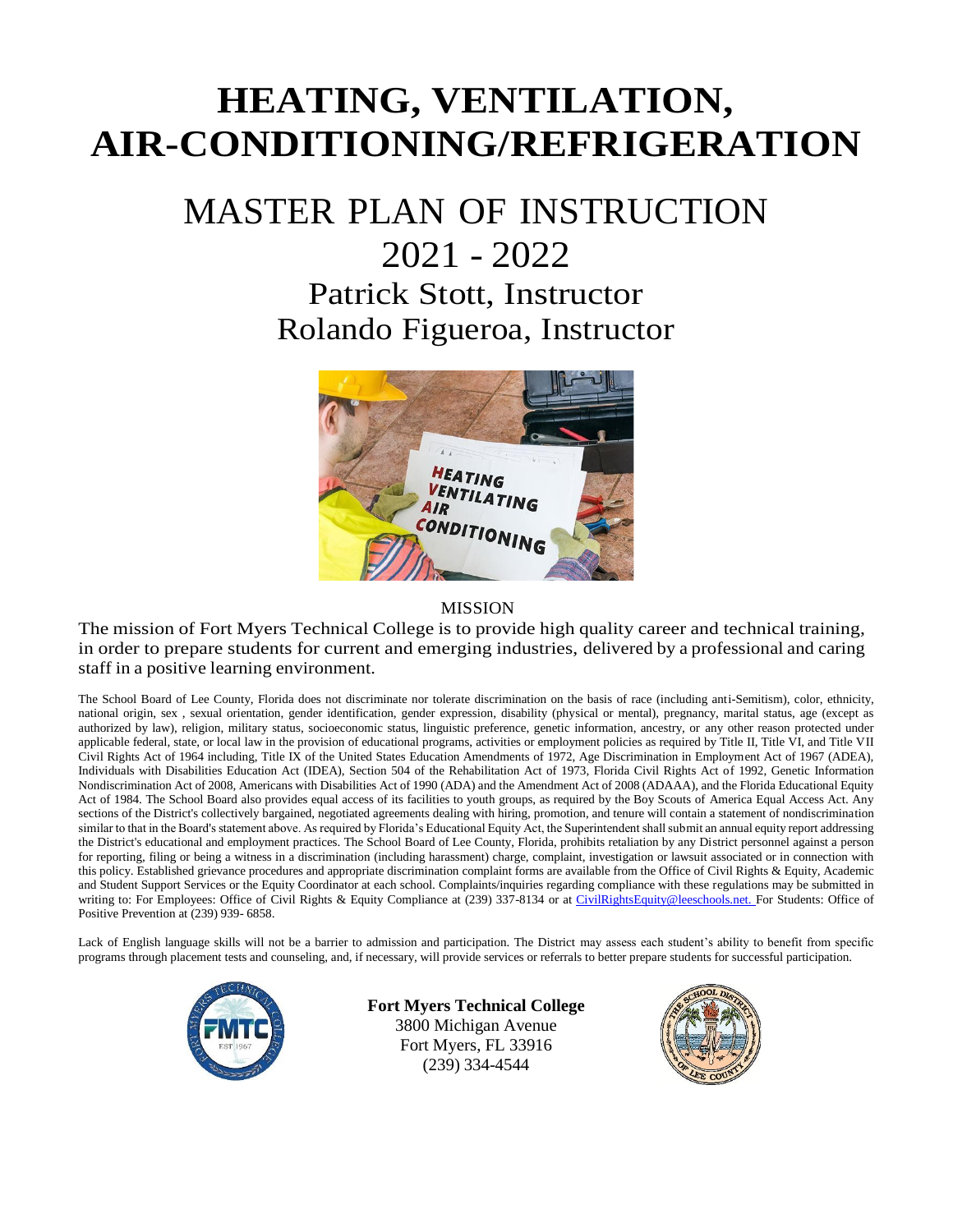### **Heating, Ventilation, Air-Conditioning/Refrigeration (HVAC/R)**

#### **INTRODUCTION**

The Heating, Ventilation, Air-Conditioning/Refrigeration (HVAC/R) program is 1,350 hours of instruction training individuals to attain an entry-level status in the HVAC/R industry. The program covers a broad range of instruction that may be found in the program outline of this Master Plan of Instruction. An appropriate amount of time is spent in each area to thoroughly cover needed instructionalmaterial as well as to gain manipulative skills.

The program utilizes both theory and practical application of material to help the students gain needed knowledge and skills. Due to the increasing complexity of systems on today's HVAC/R equipment, it is even more important to know why a procedure is done as well as how it is done. Understanding how a system functions, therefore, has an important role to play in this program of study.

Each student must successfully complete written test material on theory and related topics as well as successfully demonstrate the practical application of this information in the laboratory environment.

Prerequisites for this program should include a background in the sciences such as chemistry and physics on a very basic level, math in general with an emphasis on basic geometry, algebra and measuring. Computer skills are essential for navigating the Internet, accessing computerized simulators, and interfacing with learning management systems.

#### **PROGRAM MISSION**

The mission of the Heating, Ventilation, Air-Conditioning/Refrigeration (HVAC/R) program is to prepare students for employment in the HVAC mechanic or installer positions in the HVAC/R field. It is also designed to assist those students who wish to update present skills and cross-train in other HVAC/R areas.The program focuses on student and industry needs. Training is constantly updated by the instructor and program advisory committee to keep current with technological changes.

#### **PROGRAM PHILOSOPHY**

We believe that competent workers in the high-performance workplace need:

- 1. Skills in communications, mathematics, science, critical thinking, teamwork, and effective workhabits.
- 2. Training in emerging concepts and technologies.
- 3. Relevant work-based learning experience.

We will provide a caring atmosphere that promotes a high degree of student-faculty interaction that fosters development of business and industry partnerships.

#### **PROGRAM CONTENTS**

- Fundamentals
- HVAC/R Science
- Refrigeration Systems and Components
- Refrigeration Practices
- HVAC/R Electrical Systems and Components
- Air Conditioning Systems
- Heating Systems
- Heat Pumps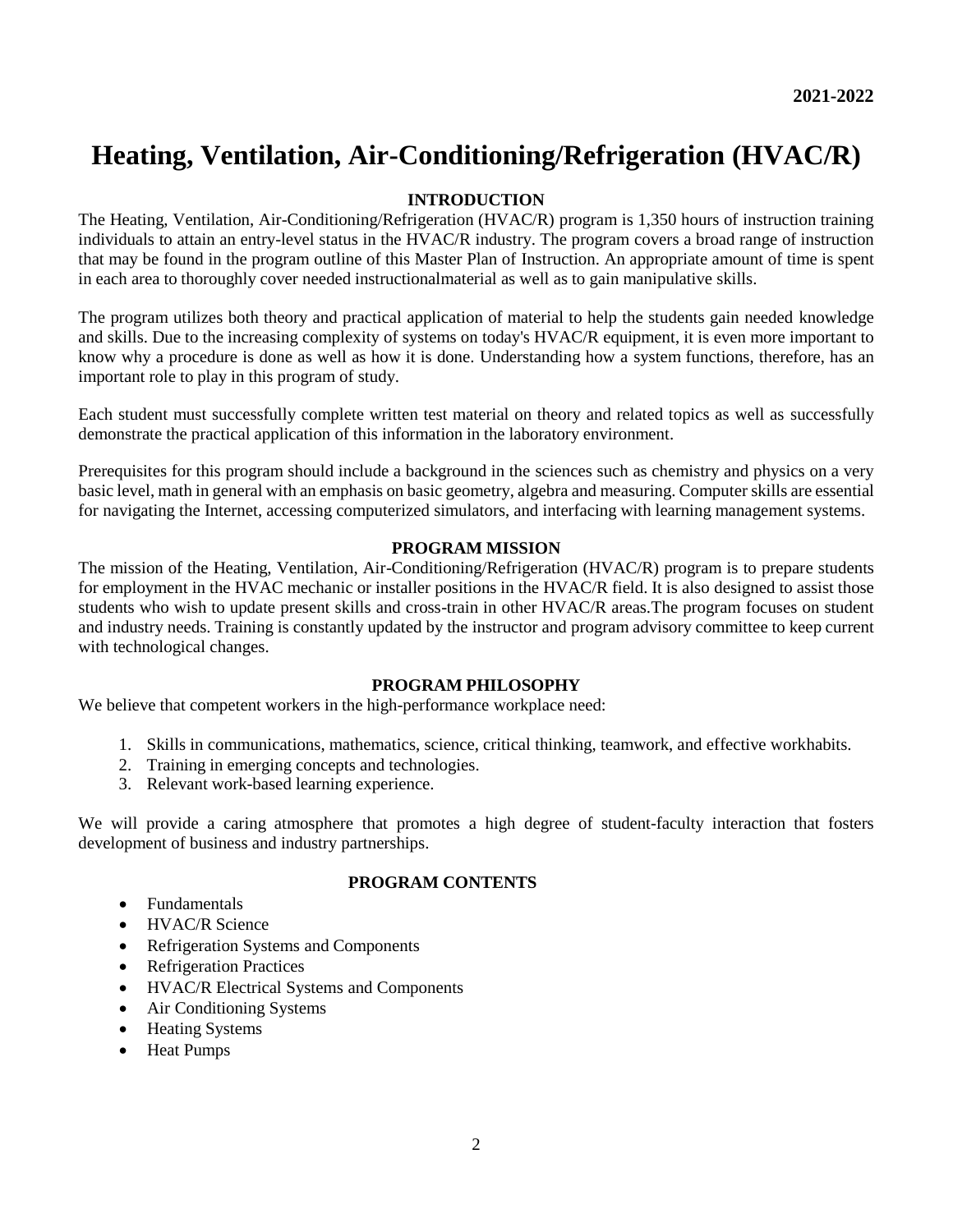- System Design, Sizing and Layout
- Commercial Environmental Systems
- Commercial Refrigeration Systems
- Installation, Maintenance, Service and Troubleshooting

#### **ESSENTIAL TRAINING TASKS**

#### **Physical Requirements**

- Maintain a high degree of manual dexterity
- Stoop
- Kneel
- Lift at least 50 pounds and walk with it
- Use voice, hearing, and sight effectively to perform jobs in the HVAC/R field
- Crouch or bend
- High degree of finger dexterity
- Crawl
- Differentiate colors
- Use depth perception
- Work in an atmosphere of loud noise
- Work in an atmosphere of changes in temperature
- Perform repetitive tasks
- Measure accurately
- Work without close, direct supervision
- Work on multiple tasks and priorities
- Perform and complete tasks of relative complexity

#### **Cognitive Requirements**

- Handle confrontation and frustration and assist in problem resolution
- Interpret a variety of instructions furnished in written, oral, and diagrammatic form
- Collaborate with others
- Cope with high levels of stress
- Perform mathematical computations at a level of tenth grade or higher
- Make fast decisions under pressure
- Cope with anger, fear, and hostility of others in a calm manner
- Demonstrate a high degree of patience
- Read and understand computers and related equipment
- Work in close or crowded areas
- Communicate effectively with customers, fellow students, and instructional staff

#### **ACCOMMODATIONS**

Federal and state legislation requires the provision of accommodations for students with disabilities as identified on the secondary student's IEP or 504 plan or post-secondary student's accommodations plan to meet individual needs to ensure equal access. Post-secondary students with disabilities must self-identify,present documentation, required accommodations if needed, and develop a plan with their post-secondary service provider. Accommodations received in post-secondary education may differ from those received in secondary education. Accommodations change the way the student is instructed. Students withdisabilities may need accommodations in such areas as instructional methods and materials, assignments and assessments, time demands and schedules, learning environment, assistive technology, and special communication systems. Documentation of the accommodations requested, and services provided are maintained in a confidential file.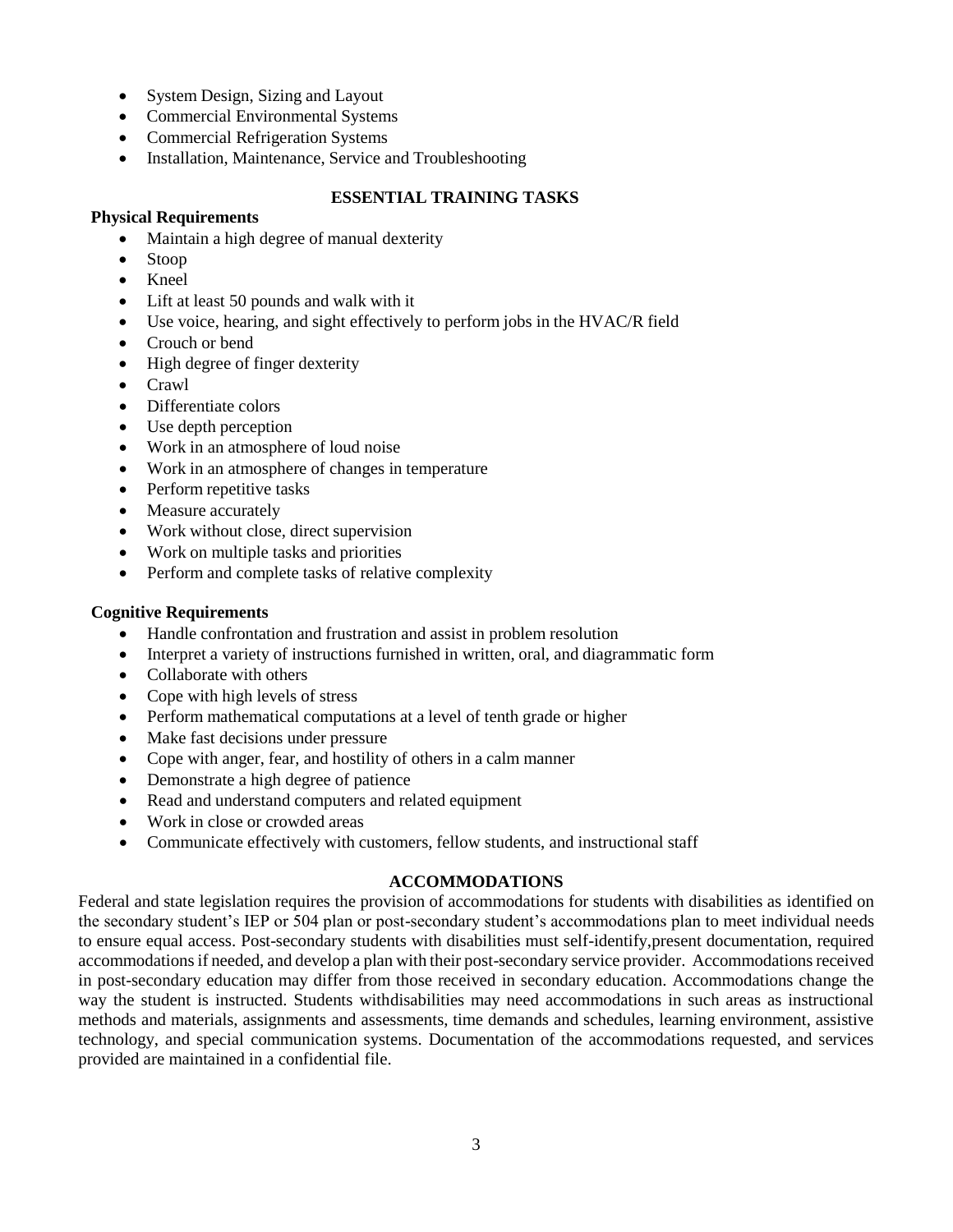#### **TUITION**

Tuition is charged for adult students at a reasonable rate that may vary slightly from year to year and is due prior to the first day of each semester. Current fee information is available from Student Services. Tuition is waived for eligible high school dual-enrolled students. Failure to pay all fees due at the time class beginswill result in the student not being able to attend class and/or clinical.

#### **CLASS SCHEDULE**

Daytime certificated classes meet Monday through Friday from 8:00 A.M. until 2:30 P.M. This amounts to30 hours of classroom instruction per week. Lunch breaks are 30 minutes in length.

#### **ATTENDANCE POLICY**

In an effort to develop appropriate employability skills, FMTC students are expected to attend all class sessions. As is expected in the workplace, when it is necessary to be absent due to illness or emergency situations, all students are to notify the instructor on or before the date of absence. The student attendance policy for each post-secondary program is consistent with industry standards.

Campus attendance is kept via a computerized system. It is the responsibility of the student to **log in** and **out** in order to receive credit for class time. This allows the school to keep accurate attendance records forthe actual number of hours and minutes attended.

All adult students are expected to be in attendance at least 90% of their scheduled hours during each semester. Adult students failing to maintain the 90% attendance standard may not be permitted to continue in their program and may be required to sit out one full semester, unless administration approves to waivethe 90% standard based on special circumstances.

#### **Absences**

A student who is absent for 6 consecutive class sessions, without prior approval and without contact with the instructor, will be withdrawn from enrollment in his/her program. A student withdrawn for absenteeism must petition administration to return. Students exhibiting a pattern of consecutive absences of 4 days maybe subject to dismissal as determined by a School Intervention Team. School Intervention Team meetings will be held as necessary to attempt to alleviate issues resulting in excessive absences and to counsel the student of possible alternatives and consequences.

Students, who are late for class, including returning late from lunch, must clock in. Students who leave school early must notify their instructor and clock out. This time out of class is recorded as time absent and is counted against the required 90% attendance. Excessive tardies or early departures will be reported to the Security Specialist and will result in a meeting with the School Intervention Team.

Adult students who know they will be out of school for an extended period of time (4 days or longer) mayapply for a Leave of Absence from their program. A Leave of Absence will be granted only once during atwelve month period. STUDENTS WHO EXERCISE A LEAVE OF ABSENCE MAY HAVE TO EXTEND THEIR TIME IN THEIR PROGRAM AND PAY ADDITIONAL FEES.

#### **Leaving Campus During School Hours**

Students should notify their instructor when leaving campus early. This is for the safety of students, to accurately track time, and to allow the instructor to best utilize instructional resources.

#### **PLAN OF INSTRUCTIONAL PRACTICES**

#### **Teaching Methods**

HVAC/R theory is taught using a hybrid of face-to-face instruction and interaction with the text material and instructor as well as computerized delivery of text, audio-visual material, and assessments. Teaching aids utilizing digital presentations, DVDs, etc. are used to a great extent throughout all instruction. Practical shop experiences are designed to enhance and reinforce the theories involved as well as to develop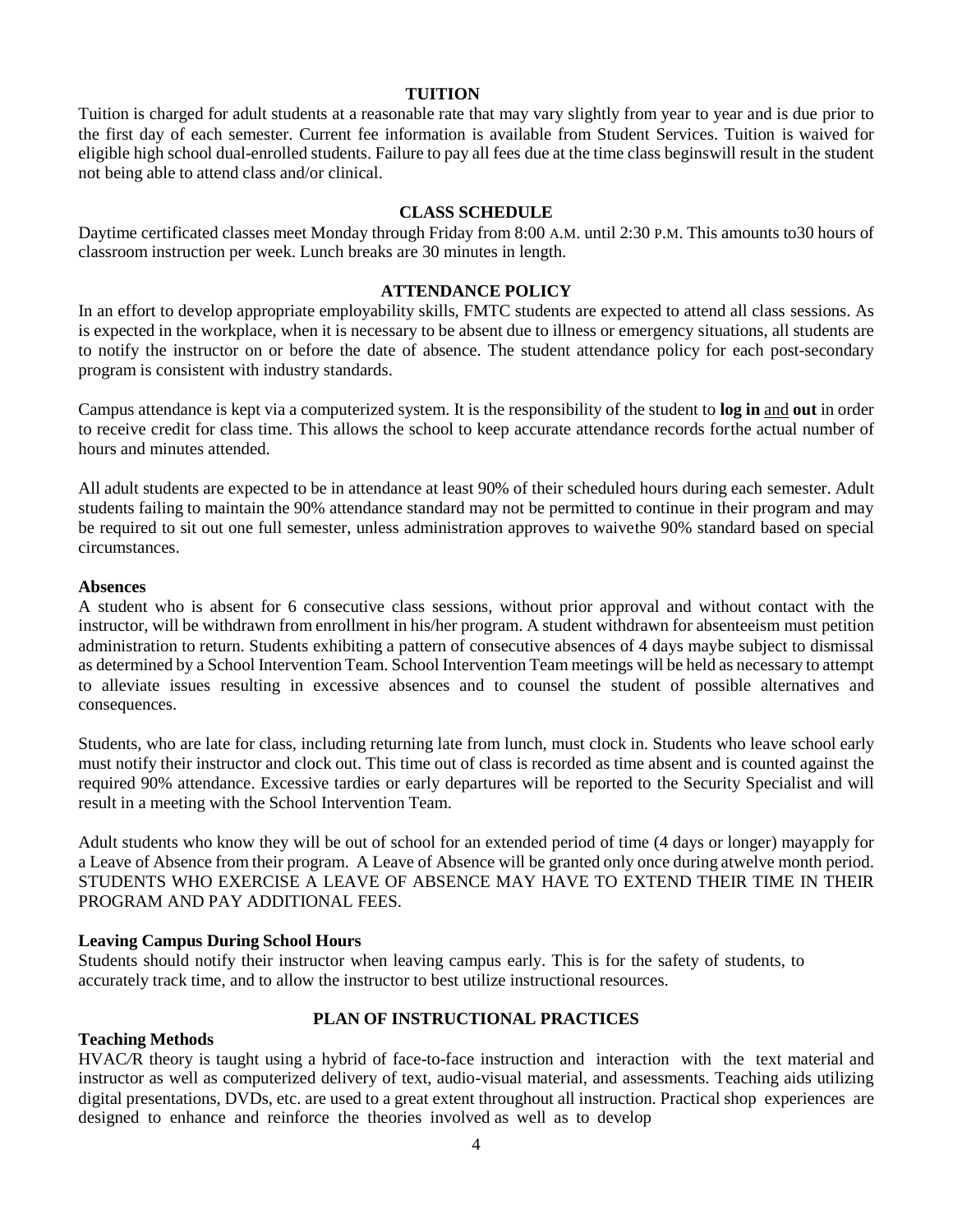manipulative skill and good work and safety practices. Wall charts, specification charts, and other reference materials are on constant display throughout the classroom and laboratory.

A great deal of equipment must be utilized for "hands-on" skill requirements. Test equipment such as multi-meters, amp meters, gauges, recovery machines are used so that the students will acquire rapport in workingwith such equipment and will have a basis for future troubleshooting requirements.

Materials are reviewed and updated periodically to keep them as current and as relevant as possible.

#### **Safety**

A basic outline of safety standards and practices is covered the first week of class along with a continuous implementation of safety principles.

#### **Evaluation**

Class performance, quizzes, tests, attendance, portfolio assessments, completion of project assignments, decisionmaking, work habits, achievement of entry-level competencies, and other methods are used for evaluation. See "Grading Procedures."

#### **Work-Based Activities**

Work-based learning activities play an integral part of the curriculum of FMTC's career-technical training programs. These activities are planned with two objectives in mind. First, the activity provides students with the opportunity to develop and apply 'real world' experience using the knowledge and skills attainedin the program. Second, the activity provides the instructor with objective input from potential employersor customers of program graduates. Each workbased activity has a written instructional plan outlining objectives, experiences, competencies, and evaluation required during the activity.

Work-based activities are program specific and may include:

- Unpaid in-school shop activities to provide customer service opportunities under the direct supervision of the program instructor.
- Unpaid job shadowing experiences that may include in-school or off campus employer-based experiences under the supervision of a qualified employer representative who is working closely with the program instructor.
- Paid or unpaid cooperative training experiences conducted at the employer's work location under the supervision of a qualified employer representative and under the direction of the program instructor.

#### **Cooperative Education**

Cooperative training is available for students and coordinated by the instructor and career specialist. Cooperative training is for students who have shown competence in program training that indicates readiness for placement in an on-the-job program. High school students participating in the cooperative job placement program must be in the  $12<sup>th</sup>$ grade. To be eligible for a cooperative education experience, students must have completed one-half of the required program hours and requirements.

Student may be returned to the program for additional training if they do not function satisfactorily on the job or when the cooperative agreement is terminated at the request of the student, parent, employer, or program instructor. Veterans will be accepted into the program in accordance with the Department of Veterans Affairs approved program.

Additional information regarding cooperative opportunities may be obtained from the program instructoror career specialist.

#### **Job Shadowing**

Job shadowing experiences, or volunteer experiences, are available to students as part of their program training.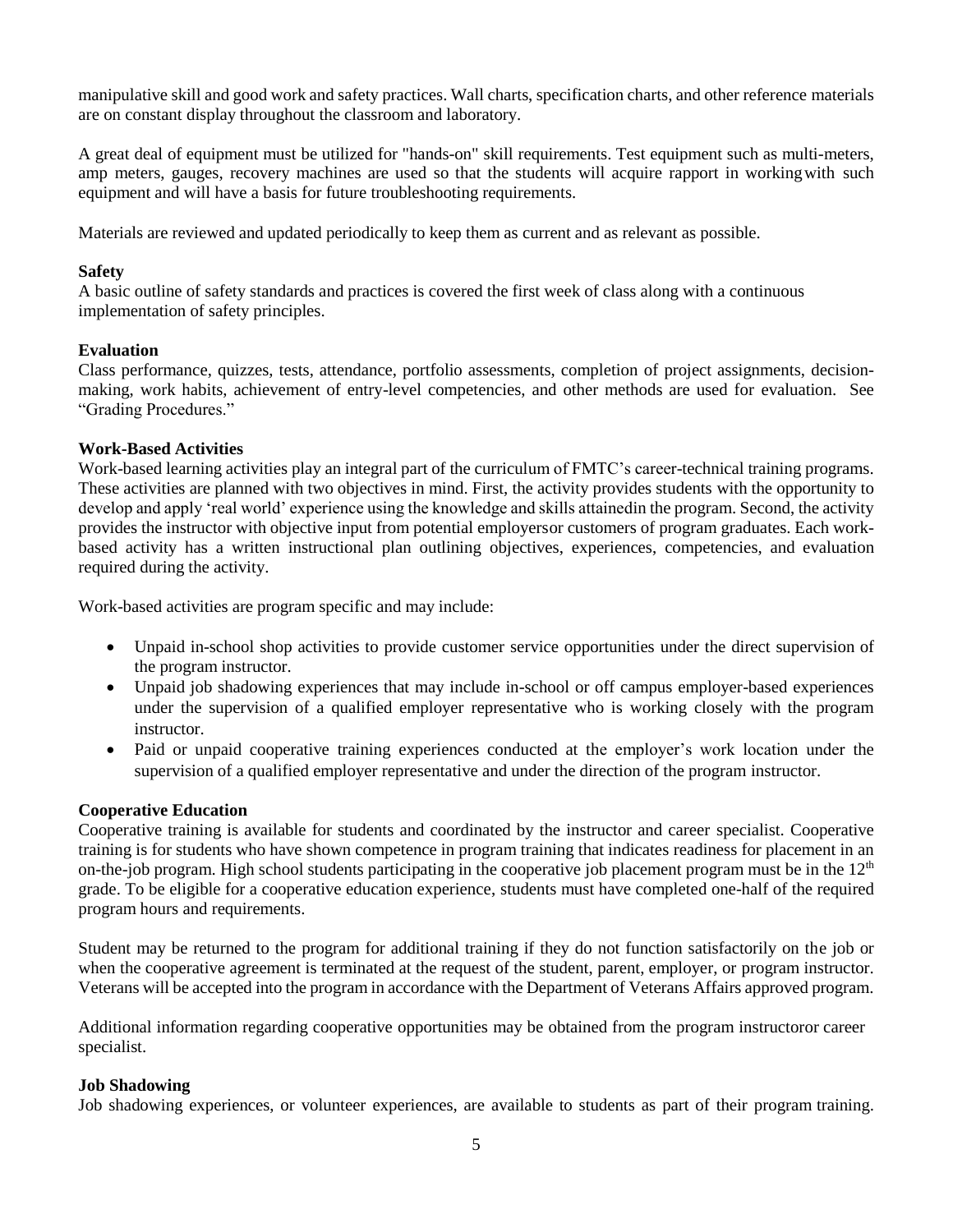These experiences are designed to give the student actual hands-on experience doing a variety of related tasks. Length and type of experiences will vary. The program instructor determines appropriatenessof the experience. Additional information regarding job-shadowing experiences may be obtained from the program instructor or career specialist.

#### **GRADING PROCEDURE**

#### **Teacher Grading Procedure:**

| Employability      | 30% |
|--------------------|-----|
| Attendance         | 20% |
| MyHVACLab (theory) | 20% |
| Labs (hands-on)    | 20% |
| E-learning         | 10% |

#### **Degree of Competency:**

Ratings are industrial performance standards. They are confirmed by the instructor who observes and evaluates performance as he/she would in the role of an employer or supervisor.

#### **Grading:**

Career MAP Completion

- 3 Skilled can work independently with no supervision
- 2 Moderately Skilled can perform job completely with limited supervision
- 1 Limited Skill requires instruction and close supervision
- 0 No Exposure no experience or knowledge in this area

The grading scale for the program is as follows:

| A | 90-100% |
|---|---------|
| B | 80-89%  |
| C | 70-79%  |
| D | 60-60%  |
| F |         |
|   | 0-59%   |

Fort Myers Technical College is a post-secondary institute designed to provide trained individuals to industry. The approved post-secondary program grading requirements must be met if the student is to receive a certificate.

#### **Program Progress**

Students are required to complete the program of training within the hours allotted by the State of Florida for completion. Progress must be at a rate that will allow completion of the program with the number of membership hours stated in the Curriculum Frameworks.

Failure to progress at this rate will require the student to meet with the program instructor, career specialist,and an administrator in order to identify an appropriate completion point or to assist the student in selectinga more appropriate training program.

#### **Work Habits**

Effective work habits are the cornerstone to successful employment. Students are expected to demonstrate productive work habits during all phases of enrollment. Instructors will work with students who need assistance in this area to improve the overall possibility for successful employment.

**Attendance:** Attends class, arrives/leaves on time; begins and ends work as expected.

**Character:** Displays loyalty, honesty, trustworthiness, dependability, reliability, initiative, self-discipline, and selfresponsibility; displays a high level of effort and commitment to performing and completing work.

**Teamwork:** Respects the right of others; respects confidentiality; is cooperative; is assertive; displays a customer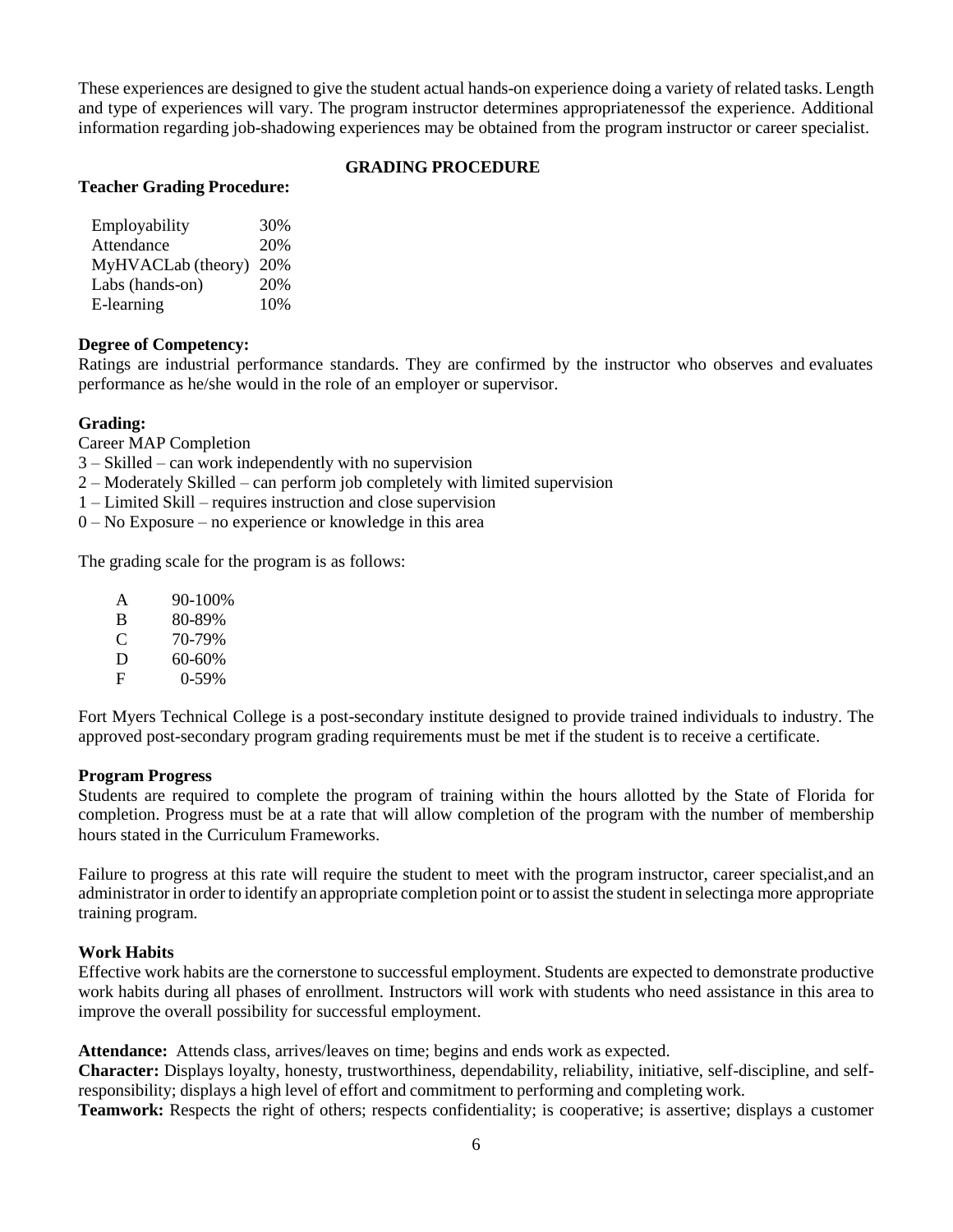service attitude; seeks opportunities for continuous learning; demonstrates mannerly behavior; encourages and facilitates cooperation, pride, trust, and group identity; fosters commitment and team spirit.

**Appearance:** Displays appropriate dress, grooming, hygiene, and etiquette; wears full regulation uniform.

Attitude: Displays a willingness to cooperate and accept constructive criticism; sets realistic expectations;approaches assignments with interest.

**Productivity:** Is prepared for class by reading assignments and completing homework; contributes to class discussions; and involvement in lab activities (in other words, no sleeping or daydreaming). Follows safetypractices; conserves and maintains equipment and supplies; keeps work area neat and clean; follows directions and procedures; makes up assignments and tests punctually; notifies proper authorities of situations presenting potential safety hazards; does not use or knowingly permits others to use tools and equipment improperly; stays on task and utilizes time constructively.

**Organization:** Manifests skill in prioritizing and management of time and stress; demonstrates flexibilityin adapting to changes.

**Communication:** Communicates accurate information to others in a professional and courteous manner; displays appropriate nonverbal (eye contact, body language) and oral (listening, telephone etiquette, grammar) skills; asks pertinent questions; listens attentively to others, notifies instructor in advance of absences or tardies.

#### **SATISFACTORY ACADEMIC PROGRESS**

In order to receive and continue to receive financial assistance of any type, a student must maintain satisfactory academic progress. The Financial Aid Advisor will require a progress report to be completed by the student's instructor and submitted to the Financial Aid Office prior to each disbursement.

Students are considered to be making Satisfactory Academic Progress (SAP) if they successfully completetheir scheduled clock hours, achieve a specific cumulative grade evaluation or grade point average (GPA),and do not exceed the maximum time limits to complete their course of study. Each Student Academic Progress will be checked at 450 clock hours and prior to subsequent disbursements for students enrolled inprograms one academic year or greater. Progress will be checked at the half-way point for programs less than one academic year. No SAP is required prior to the first disbursement.

#### **REQUIREMENTS FOR A CERTIFICATE**

All competencies specified in the State of Florida Curriculum Frameworks for this program must be successfully completed. Students must complete all courses in the program with a minimum 75% average in each course, and work habits.

Proficiency in the competency standards listed in the Master Plan of Instruction must be demonstrated.

Students must meet minimum T.A.B.E. skill requirements (or qualify for an exemption) prior tograduation.

In addition to the requirements above, the recommendation of the instructor for certification includes: consideration of personal appearance, employability skills, a willingness to learn and to work, punctuality, cooperative attitude, and appropriate work habits.

Students will attempt Industry Certifications in all of the following areas throughout the HVAC/R program:EPA Section 608 Refrigerant Usage, NATE Industry Competency Exams (ICE) in Residential Heating and Air Conditioning, Light Commercial Heating and Air Conditioning, and Commercial Refrigeration.

#### **STUDENT DRESS CODE**

Students who attend the Air-Conditioning, Refrigeration, & Heating Technology program shall dress in a manner appropriate for the job in which they are receiving training, including any special protective gear and professional uniforms. All clothing must be neither distracting nor offensive and be clean, neat, modest,in good repair, and appropriately sized.

Administration has the final authority for determining whether or not a student's apparel conforms to the dress code. When it is determined that it does not, students will be required to change into clothing which will conform to this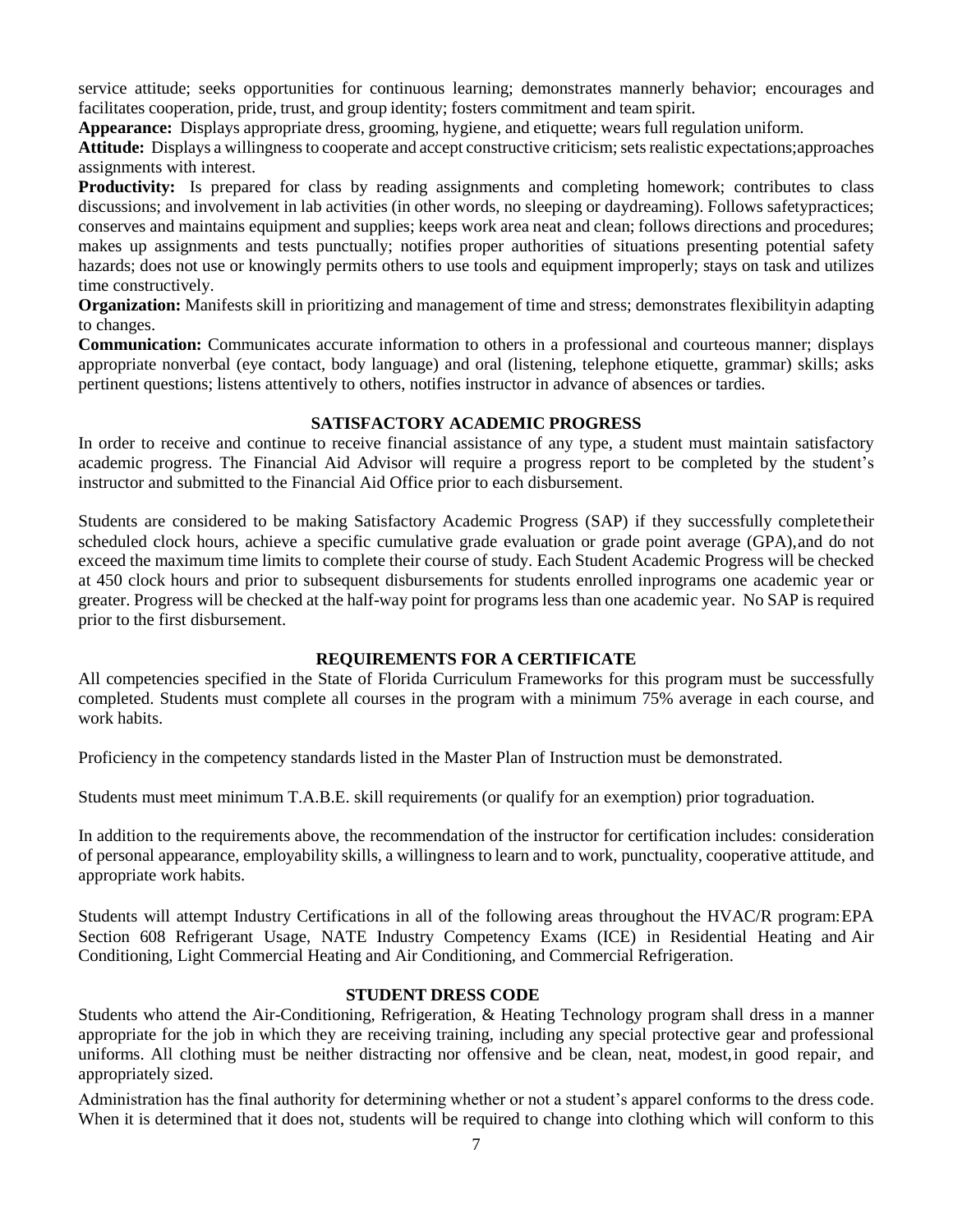code or leave campus. Students may return to campus when they have changed into appropriate clothing.

**Program designated uniform:** FMTC uniform khaki work shirts (tucked into pants at waist), work pants or jeans, and work shoes or boots (Leather uppers and non-conductive soles and heels. Canvas uppers on shoes are not acceptable.)

#### **JOB DESCRIPTIONS**

#### **OCP A Introduction to HVAC/R (250 Hours)**

A student completing this occupational completion point could possibly find employment as an HVACR helper with introductory knowledge of electrical components and their function.

#### **OCP B HVAC/R Fundamentals (250 Hours)**

A student completing this occupational completion point could possibly find employment as an HVACR mechanic's assistant with introductory knowledge of system components and their function, refrigerants and their applications, and be EPA Certified for Proper Refrigerant Usage.

#### **OCP C HVAC/R Service Practices (250 Hours)**

A student completing this occupational completion point could possibly find employment as an HVACR Mechanic with introductory knowledge of system and piping design, start-up and shut-down procedures, and duct sizing.

#### **OCP D HVAC/R Intermediate Service Practices (250 Hours)**

A student completing this occupational completion point could possibly find employment as an HVACR Mechanic with advanced knowledge of system and piping design, start-up and shut-down procedures, andduct sizing.

#### **OCP E HVAC/R Advanced Service Practices / OR / HVAC/R Advanced Commercial and Industrial Service Practices (350 Hours)**

A student completing this occupational completion point should find employment as an HVACR entry-level maintenance technician, service technician, or commercial refrigeration service technician.

#### **TEXTBOOKS**

For the most recent book list for the Heating, Ventilation, Air-Conditioning/Refrigeration program, visit FMTC's online bookstore – [www.fmtcshop.com](http://www.fmtcshop.com/) .

#### **REQUIRED MATERIALS INCLUDED IN TUITION AND FEES AND SUPPLIED BY THE SCHOOL**

- Safety glasses
- Tool box or tool bag with lock
- 1 set of nut drivers
- 1 set of flat-blade (slotted) screwdrivers
- 1 set of Phillips screwdrivers
- 1 electrical multi-meter, minimum CAT III 600-volt rating (digital meter is preferred)
- 1 clamp-on ammeter, minimum CAT III 600-volt rating
- Refrigeration service valve ratchet wrench (Ritchie brand is preferred)
- 1 pair 6-inch needle nose pliers (with side cutters)
- 1 6-inch adjustable wrench (crescent wrench)
- 1 10-inch adjustable wrench (crescent wrench)
- 1 set of hex wrenches (Allen keys)
- 1 refrigeration manifold (suitable for use with R-410A) with hoses equipped with low loss fittings
- 1 pair tongue and groove pliers (channel locks)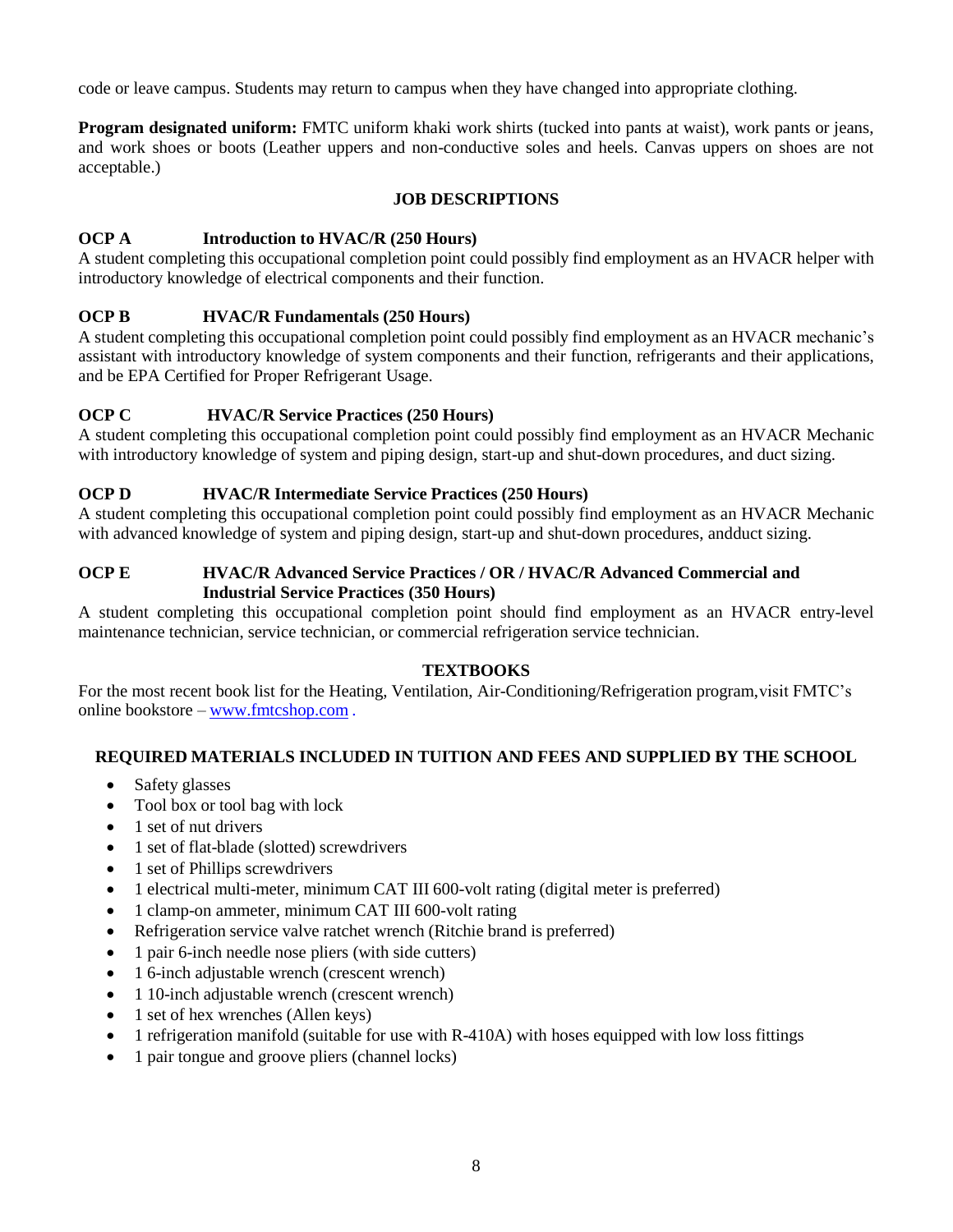- 1 stake-on crimping tool (for solderless electrical terminals)
- 1 hammer
- 1 tubing cutter  $(1/4"$  to  $1/8"$ )
- 1 pair 8.5" heavy duty lineman's pliers (Klein's)
- 1 graduated swaging tool
- 1 measuring tape  $(25'-1)$  inch wide)
- Smart phone or tablet is recommended

### **PROGRAM OBJECTIVES**

See the attached Florida State Department of Education Curriculum Frameworks for program objectivesand competencies.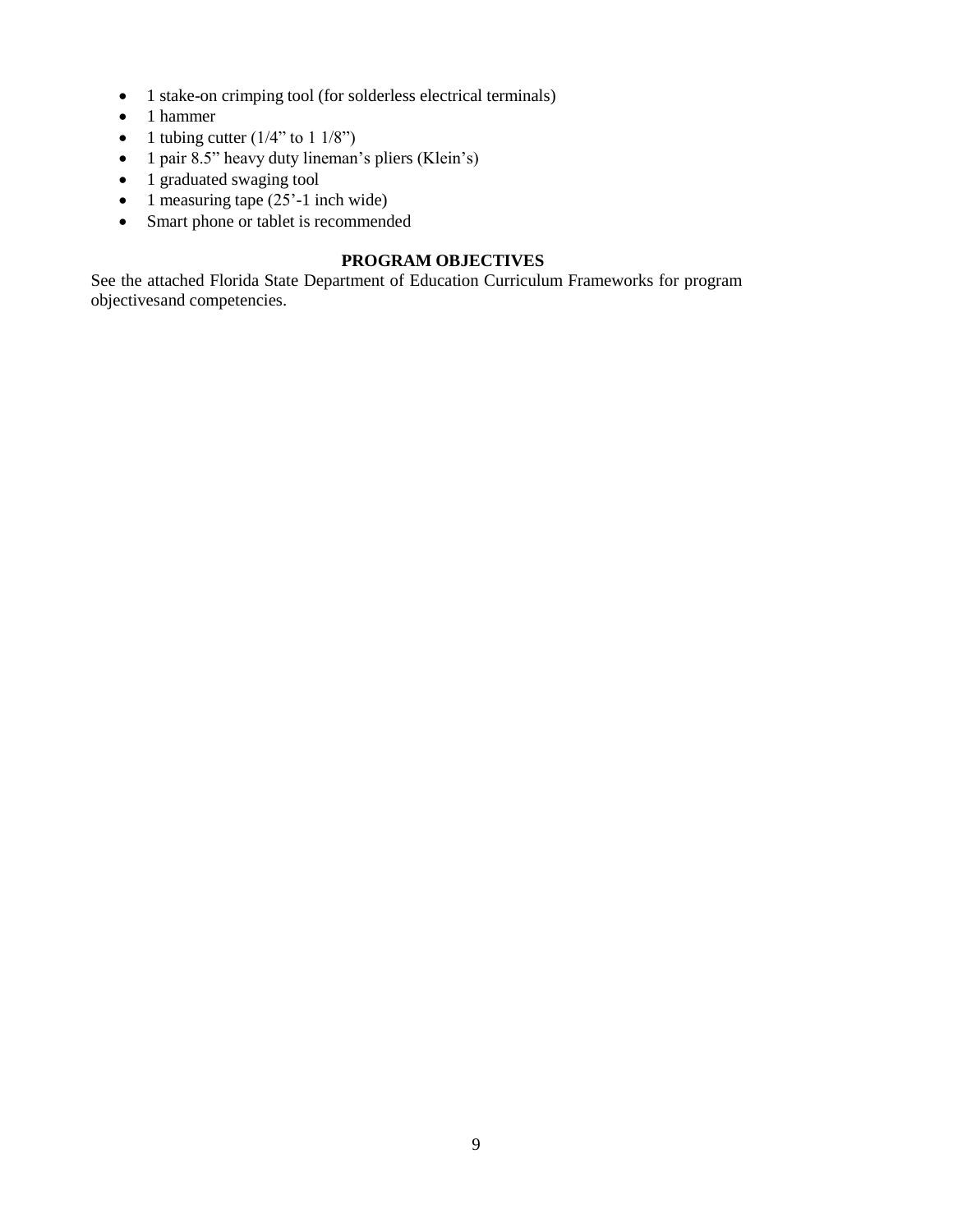#### **Florida Department of EducationCurriculum Framework**

| <b>Program Title:</b>  | Heating, Ventilation, Air-Conditioning/Refrigeration (HVAC/R) |
|------------------------|---------------------------------------------------------------|
| <b>Program Type:</b>   | <b>Career Preparatory</b>                                     |
| <b>Career Cluster:</b> | <b>Architecture and Construction</b>                          |

| <b>Career Certificate Program</b> |                                                                                            |  |  |  |  |
|-----------------------------------|--------------------------------------------------------------------------------------------|--|--|--|--|
| Program Number                    | C <sub>4</sub> 00400                                                                       |  |  |  |  |
| <b>CIP</b> Number                 | 0615050110                                                                                 |  |  |  |  |
| Grade Level                       | 30, 31                                                                                     |  |  |  |  |
| <b>Standard Length</b>            | 1350 Hours                                                                                 |  |  |  |  |
| Teacher<br>Certification          | Refer to the <b>Program Structure</b> section.                                             |  |  |  |  |
| <b>CTSO</b>                       | SkillsUSA                                                                                  |  |  |  |  |
| SOC Codes (all<br>applicable)     | 49-9021 - Heating, Air Conditioning, and Refrigeration Mechanics and<br><b>Installers</b>  |  |  |  |  |
| <b>CTE</b> Program<br>Resources   | http://www.fldoe.org/academics/career-adult-edu/career-tech-edu/program-<br>resources.stml |  |  |  |  |
| Basic Skills Level                | Mathematics:<br>10<br>9<br>Language:<br>9<br>Reading:                                      |  |  |  |  |

#### **Purpose**

The purpose of this program is to prepare students for employment or advanced training in the heating, ventilation, air-conditioning/refrigeration (HVAC/R) industry. The student should obtain EPA certificationprior to leaving school in order to be employed in any job that requires work with refrigerants. This program focuses on broad, transferable skills, stresses the understanding of the heating, air- conditioning, refrigeration and ventilation industry and demonstrates elements of the industry such as planning, management, finance, technical and production skills, the underlying principles of technology, and health, safety and environmental issues.

This program offers a sequence of courses that provides coherent and rigorous content aligned with challenging academic standards and relevant technical knowledge and skills needed to prepare for further education and careers in the Architecture and Construction career cluster; provides technical skill proficiency, and includes competencybased applied learning that contributes to the academic knowledge, higher-order reasoning and problem-solving skills, work attitudes, general employability skills, technical skills, and occupation-specific skills, and knowledge of all aspects of the Architecture andConstruction career cluster.

The content includes but is not limited to designing, testing and repairing heating, ventilation, airconditioning/refrigeration (HVAC/R) systems.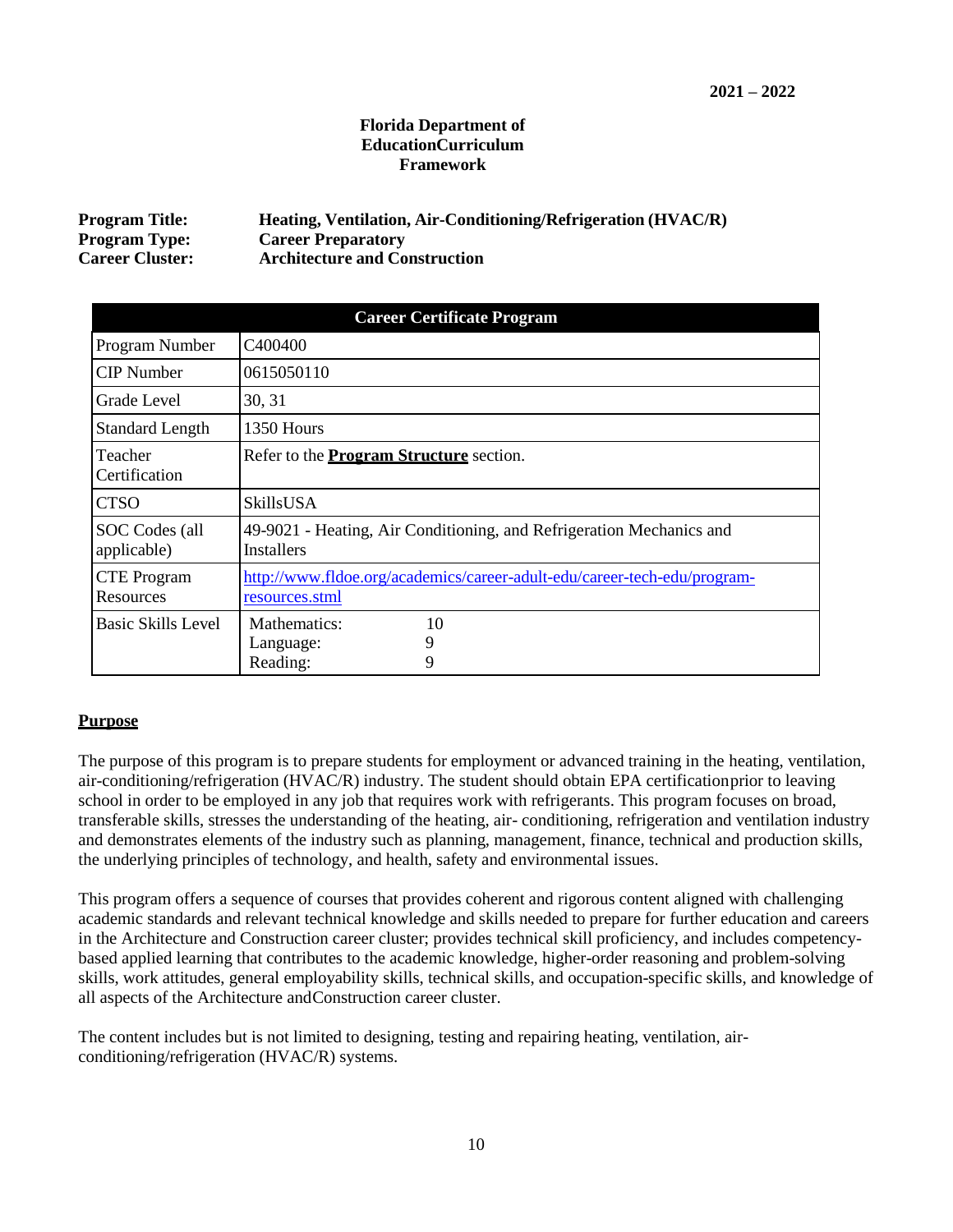**Additional Information** relevant to this Career and Technical Education (CTE) program is provided at theend of this document.

#### **Program Structure**

This program is a planned sequence of instruction consisting of five occupational completion points.

This program is comprised of courses which have been assigned course numbers in the SCNS (StatewideCourse Numbering System) in accordance with Section 1007.24 (1), F.S. Career and Technical credit shall be awarded to the student on a transcript in accordance with Section 1001.44(3)(b), F.S.

To teach the courses listed below, instructors must hold at least one of the teacher certificationsindicated for that course.

The following table illustrates the postsecondary program structure:

| OCP          | Course<br>Number | Course Title                                                                                                                 | <b>Teacher Certification</b>             | Length       | SOC Code |
|--------------|------------------|------------------------------------------------------------------------------------------------------------------------------|------------------------------------------|--------------|----------|
| $\mathbf{A}$ | <b>ACR0000</b>   | Introduction to<br>HVAC/R                                                                                                    |                                          | 250<br>Hours | 49-9021  |
| $\bf{B}$     | <b>ACR0001</b>   | <b>HVAC/R</b> Fundamentals                                                                                                   |                                          | 250<br>Hours | 49-9021  |
| $\mathsf{C}$ | <b>ACR0012</b>   | <b>HVAC/R Service</b><br>Practices                                                                                           |                                          | 250<br>Hours | 49-9021  |
| D            | <b>ACR0013</b>   | <b>HVAC/R</b> Intermediate<br><b>Service Practices</b>                                                                       |                                          | 250<br>Hours | 49-9021  |
|              | <b>ACR0044</b>   | HVAC/R Advanced<br><b>Service Practices</b><br>(formerly 'Air-<br>Conditioning,<br>Refrigeration and<br>Heating Technician') | AC HEAT ME @77G<br><b>REFRG MECH 7 G</b> | 350<br>Hours |          |
| E            | $-OR-$           | $-OR-$                                                                                                                       |                                          | $-OR-$       | 49-9021  |
|              | <b>ACR0045</b>   | <b>HVAC/R Advanced</b><br>Commercial and<br><b>Industrial Service</b><br>Practices (formerly<br>'Refrigeration<br>Mechanic') |                                          | 350<br>Hours |          |

#### **Common Career Technical Core – Career Ready Practices**

Career Ready Practices describe the career-ready skills that educators should seek to develop in their students. These practices are not exclusive to a Career Pathway, program of study, discipline or level ofeducation. Career Ready Practices should be taught and reinforced in all career exploration and preparation programs with increasingly higher levels of complexity and expectation as a student advances through a program of study.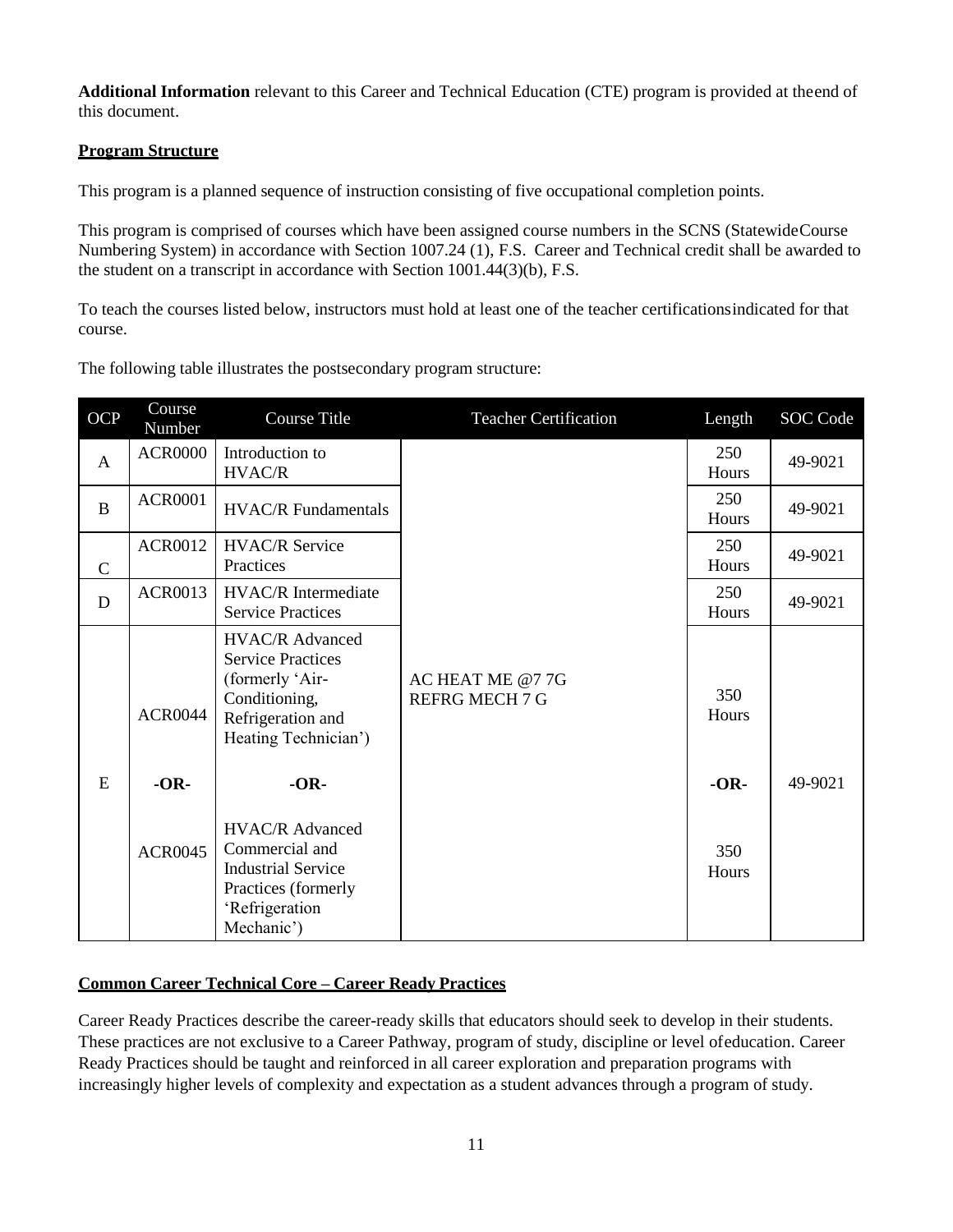- 1. Act as a responsible and contributing citizen and employee.
- 2. Apply appropriate academic and technical skills.
- 3. Attend to personal health and financial well-being.
- 4. Communicate clearly, effectively and with reason.
- 5. Consider the environmental, social and economic impacts of decisions.
- 6. Demonstrate creativity and innovation.
- 7. Employ valid and reliable research strategies.
- 8. Utilize critical thinking to make sense of problems and persevere in solving them.
- 9. Model integrity, ethical leadership and effective management.
- 10. Plan education and career path aligned to personal goals.
- 11. Use technology to enhance productivity.
- 12. Work productively in teams while using cultural/global competence.

#### **Standards**

After successfully completing this program, the student will be able to perform the following:

- 01.0 Demonstrate the importance of health, safety and environmental management systems in organizations and their importance to organizational performance and regulatory compliance.
- 02.0 Explain the importance of employability and entrepreneurship skills.
- 03.0 Identify, use and maintain the tools and tool accessories used in the heating, airconditioningand refrigeration industry.
- 04.0 Demonstrate mathematics knowledge and skills.
- 05.0 Read construction documents.
- 06.0 Explain the properties of matter and heat behavior.
- 07.0 Describe the history and concepts of heating, air-conditioning and refrigeration.
- 08.0 Demonstrate a practical knowledge of basic electricity  $\&$  of the electrical components ofheating, air-conditioning & refrigeration equipment.
- 09.0 Demonstrate knowledge of electrical wiring in air-conditioning and refrigeration.
- 10.0 Troubleshoot heating, air-conditioning and refrigeration electrical control systems and theircomponents.
- 11.0 Select and test electrical generation and distribution components for commercial heating andair conditioning systems.
- 12.0 Analyze fluids, pressures, refrigerants and related codes.
- 13.0 Evaluate heating, air-conditioning and refrigeration system components and accessories.
- 14.0 Fabricate and service the piping, tubing and fittings used in the heating, air-conditioning andrefrigeration industry.
- 15.0 Maintain, test and troubleshoot electrical motors and their components for commercial heating and air-conditioning systems.
- 16.0 Utilize mechanical components of heating air-conditioning and refrigeration systems.
- 17.0 Operate solid-state electronics as used in heating, air-conditioning and refrigeration systems.
- 18.0 Utilize and operate mechanical refrigeration servicing and testing equipment.
- 19.0 Assist in the installation of a residential heating and air-conditioning system and determinestart-up procedures.
- 20.0 Conduct start-up and check-out procedures for mechanical heating and airconditioningsystems.
- 21.0 Use combustion-type heating servicing and testing equipment.
- 22.0 Troubleshoot combustion gas valves and regulators as used in heating, airconditioning,refrigeration and ventilation systems.
- 23.0 Understand the design of heating and cooling systems.
- 24.0 Make career plans.
- 25.0 Select appropriate commercial compressors.